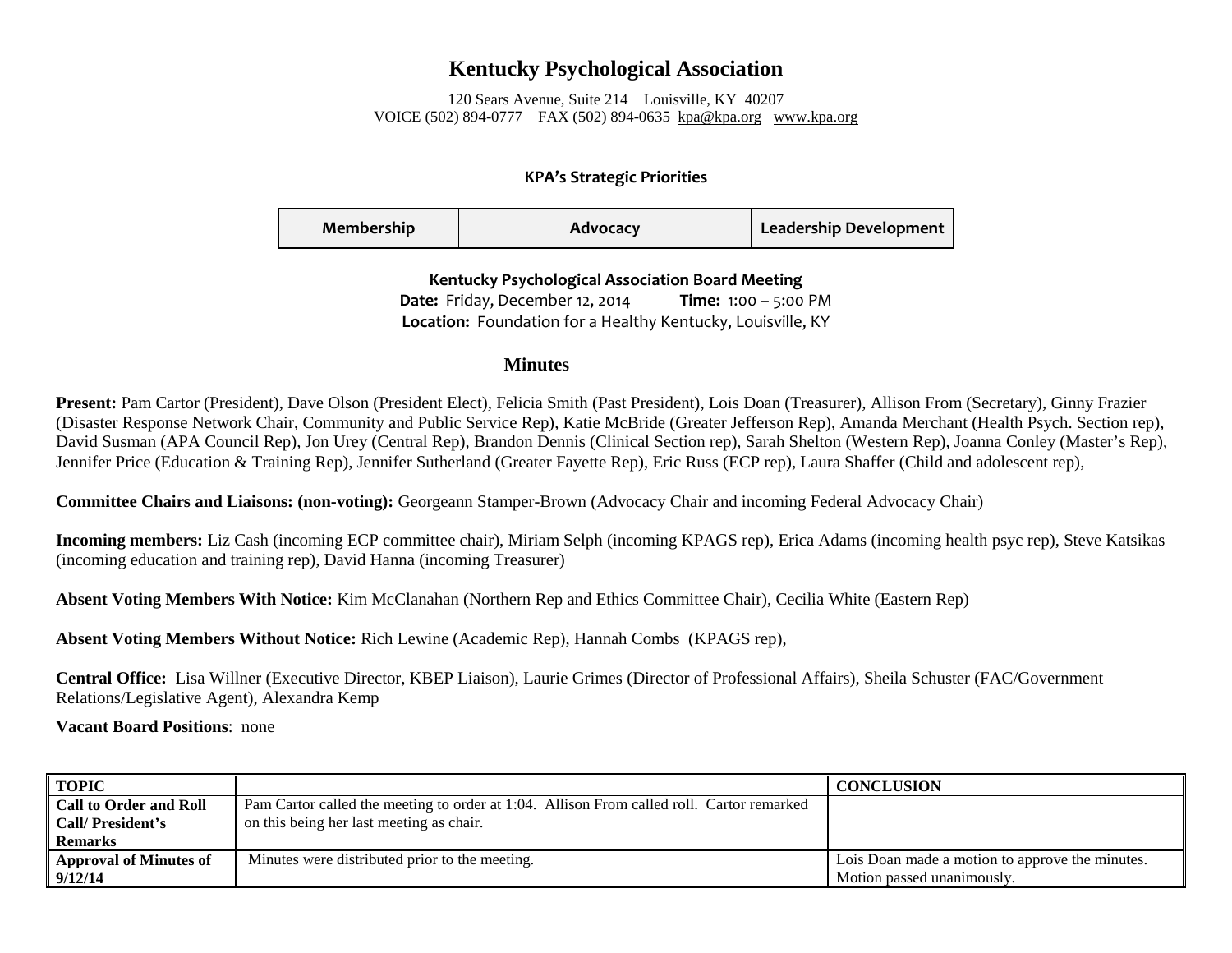| <b>Financial Report</b>                                                        | Lois Doan presented. (Handout attached). The report is through the third quarter (January<br>through September) at which time we were at 78% of the overall budget. Under expenses<br>we were still below budget for the year. Compared to last year we are 9.2% over budgeted<br>income and only 6.1% over budgeted expenses.                                                                                                                                                                        | Jon Urey moved to accept the financial report.<br>Motion passed unanimously.                                                                                                                                            |
|--------------------------------------------------------------------------------|-------------------------------------------------------------------------------------------------------------------------------------------------------------------------------------------------------------------------------------------------------------------------------------------------------------------------------------------------------------------------------------------------------------------------------------------------------------------------------------------------------|-------------------------------------------------------------------------------------------------------------------------------------------------------------------------------------------------------------------------|
| <b>ACTION ITEM: 2015</b><br><b>Budget</b>                                      | Lois Doan presented (handout attached). The handout compared the last 4 years.<br>Discussed the hard work of the EC to create a balanced budget. Pointed out that we<br>received another CAPP grant (\$10,000) for the 2015 year. Discussion followed and<br>questions were asked.                                                                                                                                                                                                                    | Katie McBride made a motion to accept the 2015<br>proposed budget. Motion approved unanimously.                                                                                                                         |
| <b>ACTION ITEM:</b><br><b>Legislative Agenda</b>                               | Cartor presented. This is a new action item in order to pay strict attention to legislative<br>issues. Cartor discussed some of the specific issues to focus on. The board will also<br>continue to focus on items specific to psychology and will vote on legislative agenda items.                                                                                                                                                                                                                  | Allison From made a motion to accept the legislative<br>agenda. Motion approved unanimously.                                                                                                                            |
| <b>ACTION ITEM:</b><br><b>Committee Chair</b><br>appointments                  | Dave Olson presented. Advocacy: Georgeann Brown, CE-Review: Byron Tharpe, CE-<br>Program Development: Tanya Stockhammer, Communications: Sarah Shelton, ECP: Liz<br>Cash, Ethics: Kim McClanahan, Finance is vacant, Membership: Katie McBride                                                                                                                                                                                                                                                        | Dave Susman made a motion to accept the<br>appointments. Motion passed unanimously.                                                                                                                                     |
| <b>ACTION ITEM:</b><br><b>Appointment of Board</b><br>and Task Force vacancies | Pam Cartor presented. Rich Lewine is stepping down as Academic Chair and Jennifer Price<br>has agreed to take over as Academic Chair. Steve Katsikas also agreed to chair the RxP<br>(prescription privileges) task force.                                                                                                                                                                                                                                                                            | Felicia Smith made a motion to accept these<br>appointments. Motion passed unanimously.                                                                                                                                 |
| <b>DISCUSSION ITEM:</b><br><b>PAC</b> survey                                   | Georgeann Brown presented. She discussed what a PAC is and how the survey was<br>distributed at convention. We viewed and discussed the survey results. The majority of<br>participants in the survey are in favor of developing a PAC. Most people agreed that they<br>would do something to help with the PAC and other legislative issues. Comments on the<br>survey were positive. Discussion followed and clarifications were made. Cartor thanked<br>the central office for compiling the data. | Katie McBride suggested that the reps ask their<br>sections to fill out the survey if they haven't already.<br>The Central Office will send a direct survey link to<br>the regional reps to send to their constituents. |
| <b>DISCUSSION ITEM:</b><br><b>PAC Proposal, first</b><br>reading               | Felicia Smith presented and distributed handouts. Smith discussed the importance of<br>disseminating information to the full membership of KPA. Smith thanked the group of<br>board members who have been working on this proposal. One of the handouts is a draft of<br>a proposal that outlines the structure of the PAC. Discussion followed and Smith gathered<br>input from the board. The PAC would have their own by-laws which will be stated in the<br>proposal.                             |                                                                                                                                                                                                                         |
| <b>DISCUSSION ITEM:</b><br><b>PAC</b> proposal discussion                      | Pam Cartor reported. Dr. Schuster presented success story on how some recent<br>contributions and attendance at fundraisers have helped raised our visibility as<br>psychologists. Identified ways to provide sustained education to the membership about<br>purpose of the PAC. Develop ways to have KPA board members be ambassadors to PAC.<br>How do we make sure PAC dollars and KPF dollar don't compete?                                                                                       | Felicia and Sheila will be revising PAC document to<br>get back with board members prior to next board<br>meeting.                                                                                                      |
| <b>DISCUSSION ITEM:</b><br><b>Annual report reminder</b>                       | Lisa Willner reported. Due 1/15/15, you will get reminder from Alexandra if you have not<br>submitted one.                                                                                                                                                                                                                                                                                                                                                                                            |                                                                                                                                                                                                                         |
| <b>DISCUSSION ITEM:</b>                                                        | Pam Cartor reported. Reminder of legislative day and Spring academic conference.                                                                                                                                                                                                                                                                                                                                                                                                                      |                                                                                                                                                                                                                         |